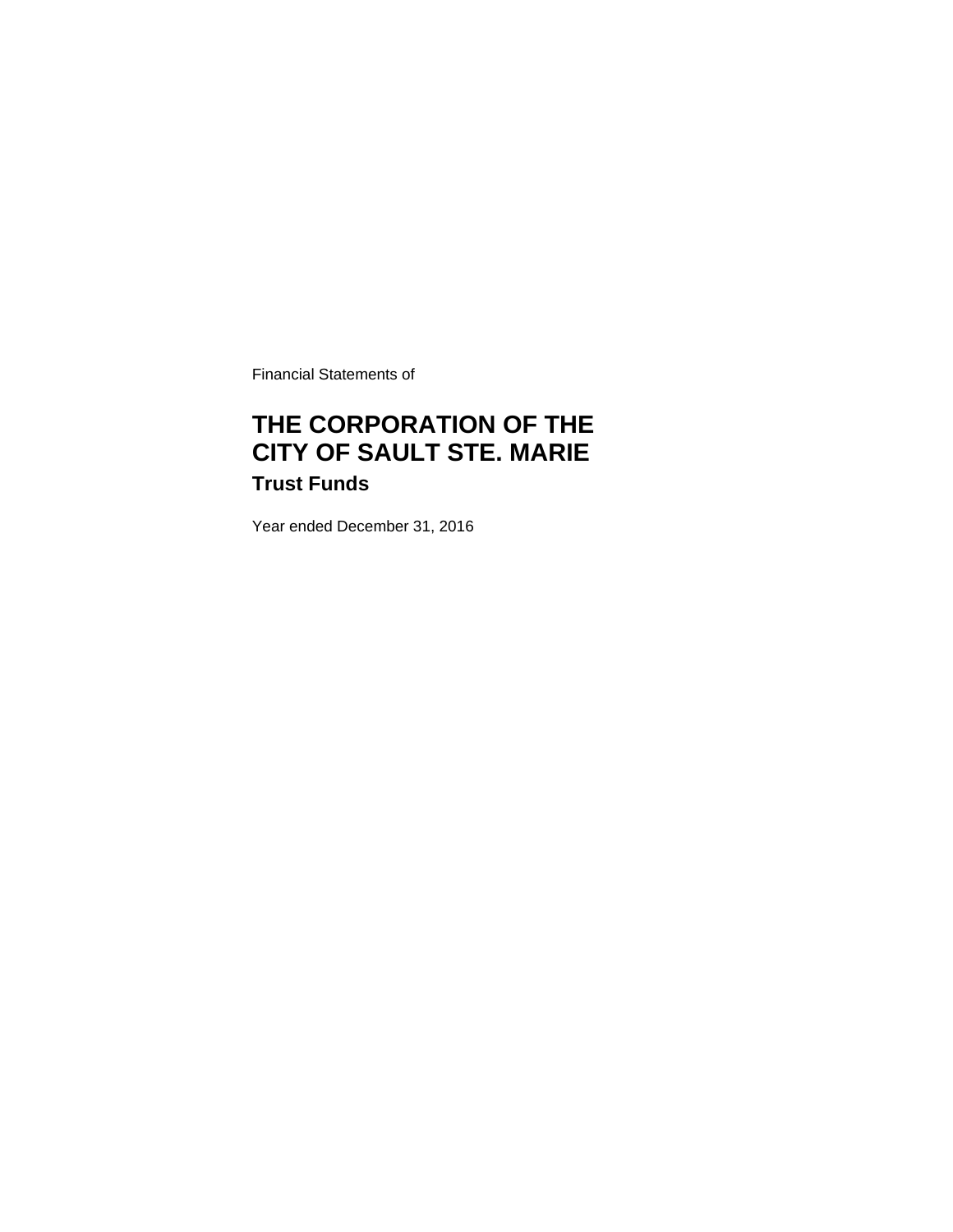

 KPMG LLP 111 Elgin Street, Suite 200 Sault Ste. Marie ON P6A 6L6 Canada Telephone (705) 949-5811 Fax (705) 949-0911

### **INDEPENDENT AUDITORS' REPORT**

To the Members of Council, Inhabitants and Ratepayers of The Corporation of The City of Sault Ste. Marie

We have audited the accompanying financial statements of the trust funds of The Corporation of The City of Sault Ste. Marie (the "Trust"), which comprise the statement of financial position as at December 31, 2016 and the statement of continuity of the trust funds for the year then ended, and notes, comprising a summary of significant accounting policies and other explanatory information.

### *Management's Responsibility for the Financial Statements*

Management is responsible for the preparation and fair presentation of these financial statements in accordance with Canadian accounting standards for not-forprofit organizations, and for such internal control as management determines is necessary to enable the preparation of financial statements that are free from material misstatement, whether due to fraud or error.

#### *Auditors' Responsibility*

Our responsibility is to express an opinion on these financial statements based on our audit. We conducted our audit in accordance with Canadian generally accepted auditing standards. Those standards require that we comply with ethical requirements and plan and perform the audit to obtain reasonable assurance about whether the financial statements are free from material misstatement.

An audit involves performing procedures to obtain audit evidence about the amounts and disclosures in the financial statements. The procedures selected depend on our judgment, including the assessment of the risks of material misstatement of the financial statements, whether due to fraud or error. In making those risk assessments, we consider internal control relevant to the entity's preparation and fair presentation of the financial statements in order to design audit procedures that are appropriate in the circumstances, but not for the purpose of expressing an opinion on the effectiveness of the entity's internal control.An audit also includes evaluating the appropriateness of accounting policies used and the reasonableness of accounting estimates made by management, as well as evaluating the overall presentation of the financial statements.

We believe that the audit evidence we have obtained is sufficient and appropriate to provide a basis for our audit opinion.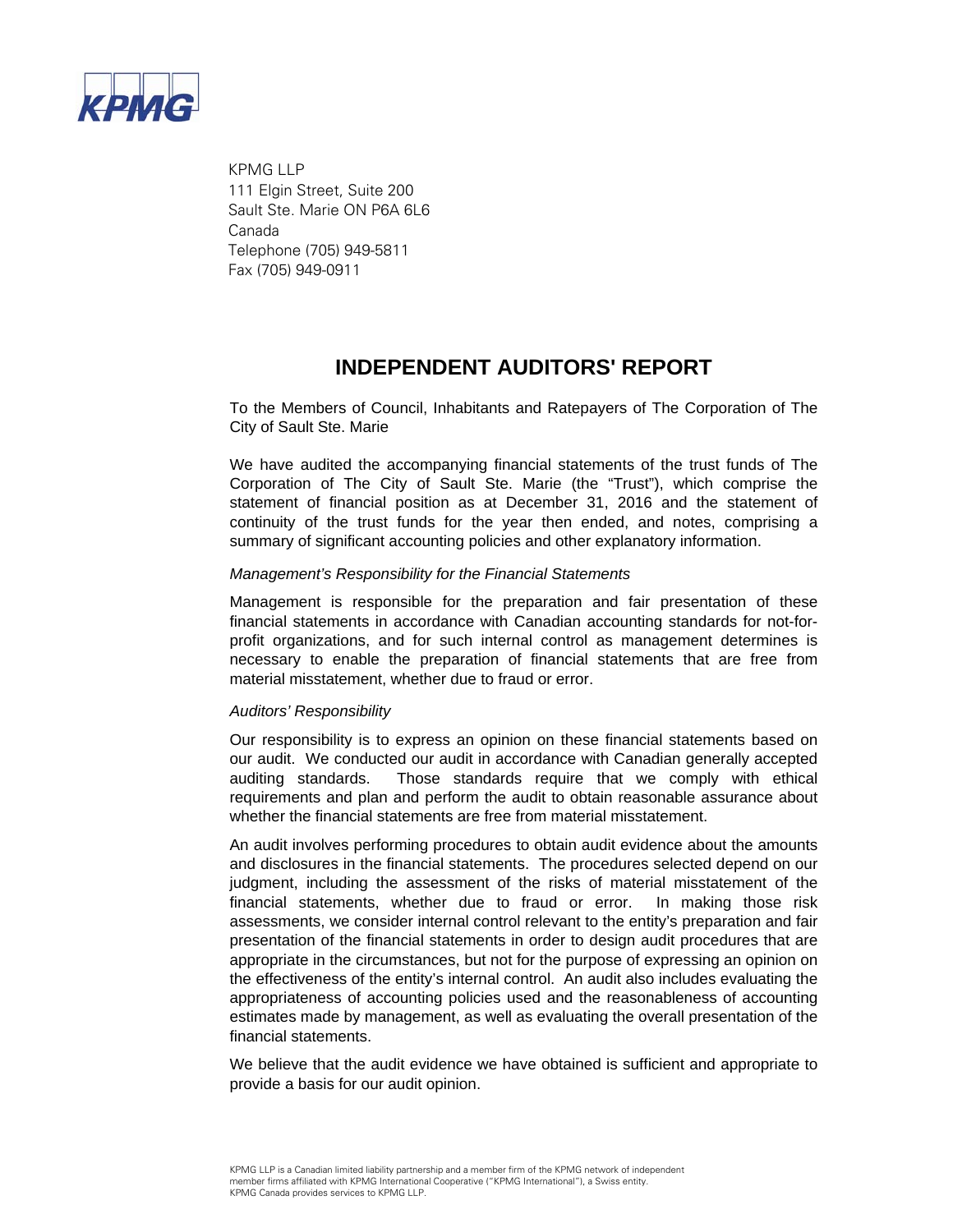

### *Opinion*

In our opinion, the financial statements present fairly, in all material respects, the financial position of the trust funds of the Trust as at December 31, 2016, and the continuity of the trust funds for the year then ended in accordance with Canadian accounting standards for not-for-profit organizations.

 $KPMG$  14P

Chartered Professional Accountants, Licensed Public Accountants

June 12, 2017 Sault Ste. Marie, Canada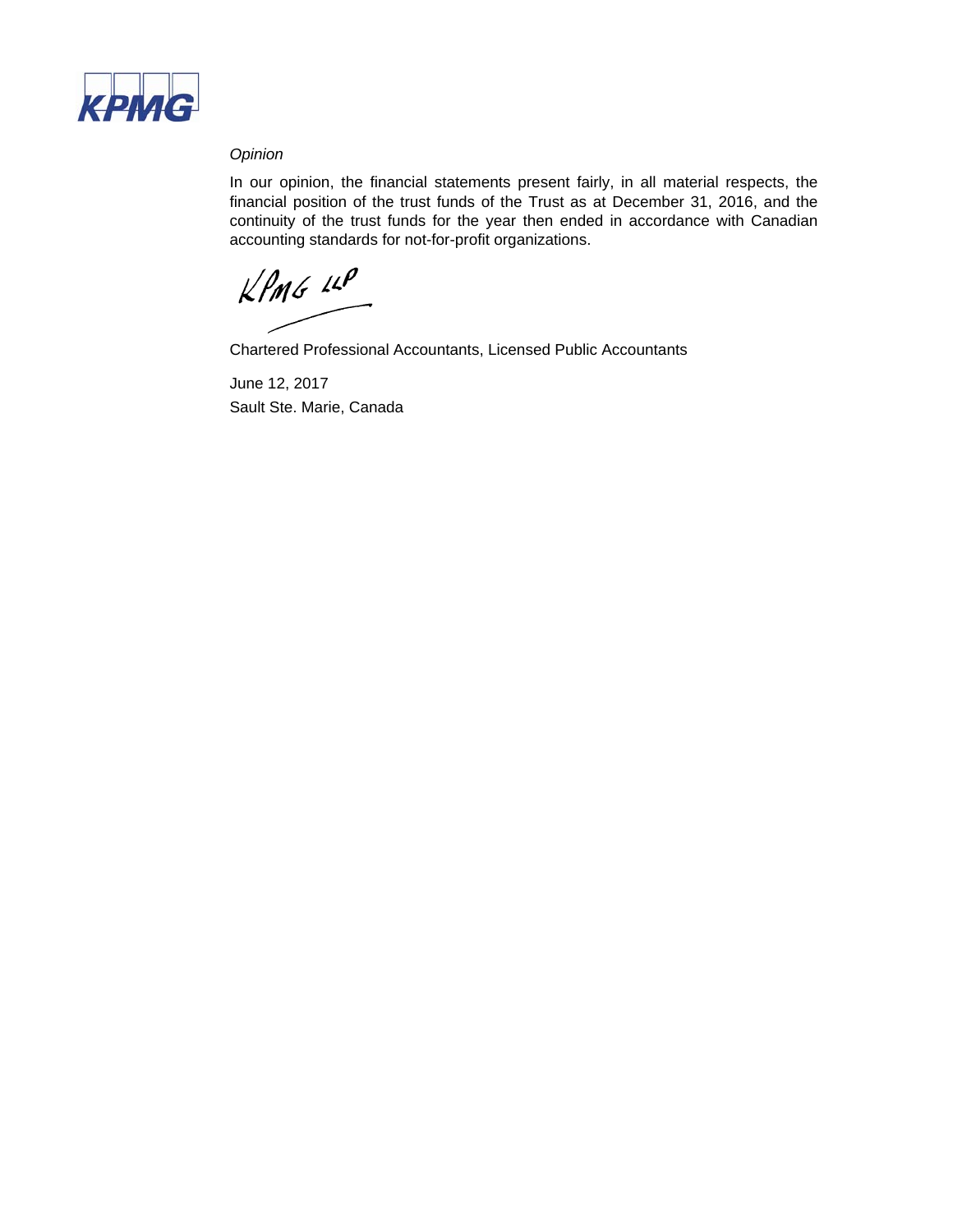# **THE CORPORATION OF THE CITY OF SAULT STE. MARI E**

### **Trust Funds**

Statement of Financial Position

December 31, 2016, with comparative information for 2015

|                                                            |                                         |      |                       |  |                                     |    |                          |    |                        |  |                                        |               |                       |    | 2016                |     | 2015                |
|------------------------------------------------------------|-----------------------------------------|------|-----------------------|--|-------------------------------------|----|--------------------------|----|------------------------|--|----------------------------------------|---------------|-----------------------|----|---------------------|-----|---------------------|
|                                                            | Care and<br>Maintenance                 |      | Pre-need<br>Assurance |  | Ontario Home<br><b>Renewal Plan</b> |    | Historic<br><b>Sites</b> |    | Heritage<br><b>SSM</b> |  | Transit<br><b>Employees</b><br>Pension |               | Cultural<br>Endowment |    | Total               |     | Total               |
| Assets                                                     |                                         |      |                       |  |                                     |    |                          |    |                        |  |                                        |               |                       |    |                     |     |                     |
| Cash and investments (note 3)<br>Loans receivable (note 2) | \$5,449,754<br>$\overline{\phantom{0}}$ | - \$ | 2,232,162 \$<br>۰.    |  | 24,491<br>21,794                    | \$ | 45,439                   | \$ | 61,572 \$<br>۰         |  | 75,599<br>$\overline{\phantom{a}}$     | $\frac{1}{2}$ | 13,224                | \$ | 7,902,241<br>21,794 | \$  | 7,769,626<br>22,478 |
|                                                            | $$5,449,754$ \;                         |      | 2,232,162 \$          |  | 46,285                              | \$ | 45,439                   | \$ | 61,572 \$              |  | 75,599                                 | - S           | 13,224                | \$ | 7,924,035           | S.  | 7,792,104           |
| <b>Liabilities and Fund Balance</b>                        |                                         |      |                       |  |                                     |    |                          |    |                        |  |                                        |               |                       |    |                     |     |                     |
| Payable to other funds                                     | \$<br>69,488 \$                         |      | 21,189 \$             |  | 37,371                              | \$ | 16,115                   | \$ | 34,157 \$              |  |                                        | 6 \$          | 9                     | \$ | 178,335             | -\$ | 219,076             |
| Fund balance                                               | 5,380,266                               |      | 2,210,973             |  | 8,914                               |    | 29,324                   |    | 27,415                 |  | 75,593                                 |               | 13,215                |    | 7,745,700           |     | 7,573,028           |
|                                                            | \$<br>5,449,754                         |      | 2,232,162             |  | 46,285                              | S  | 45,439                   | \$ | 61,572 \$              |  | 75,599                                 |               | 13,224                | \$ | 7,924,035           | \$  | 7,792,104           |

The accompanying notes are an integral part of these financial statements.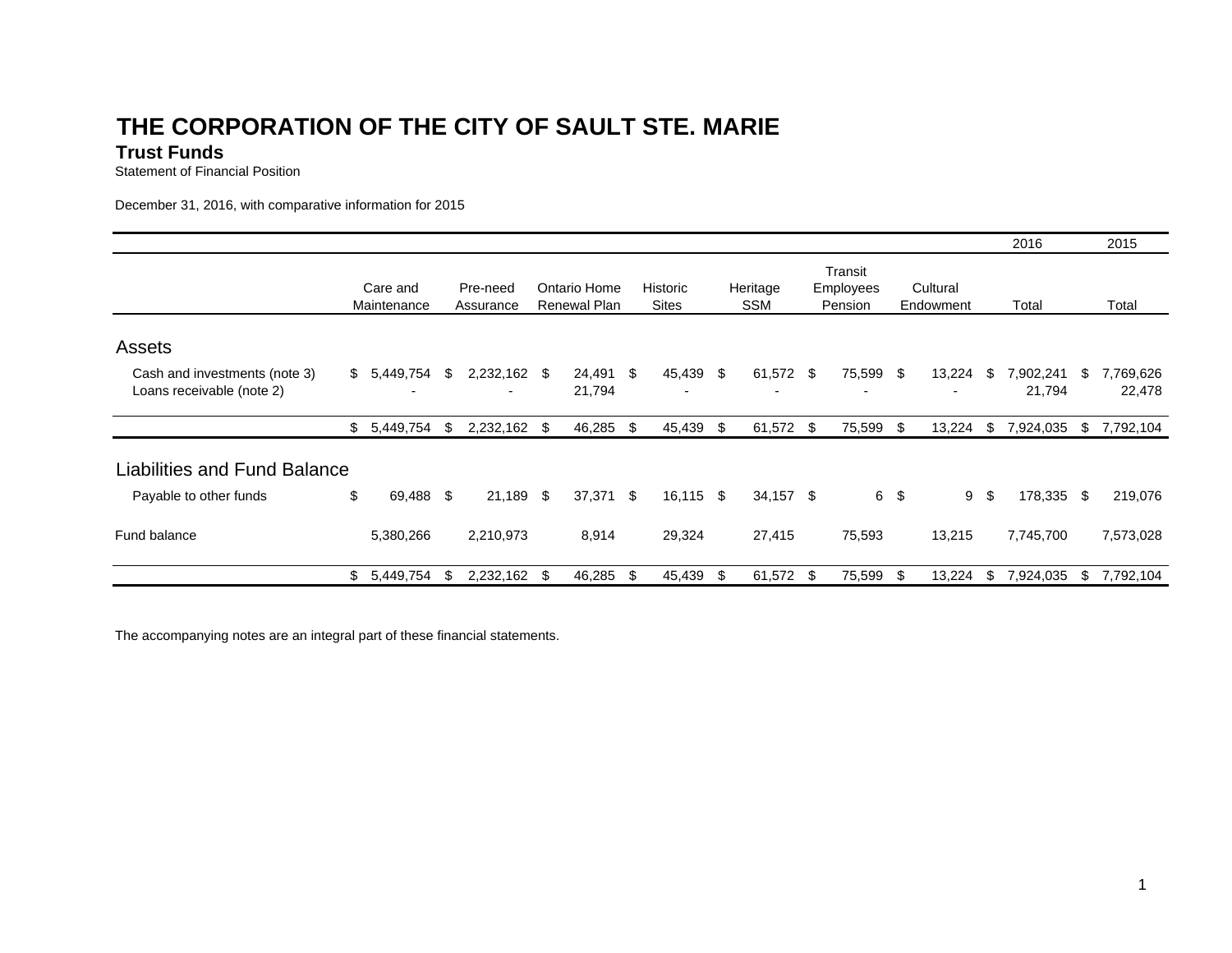### **THE CORPORATION OF THE CITY OF SAULT STE. MARI ETrust Funds**

Statement of Continuity

Year ended December 31, 2016, with comparative information for 2015

|                                     |                         |    |                       |    |                                     |    |                          |    |                          |      |                                        |     |                          |     | 2016      |    | 2015      |  |
|-------------------------------------|-------------------------|----|-----------------------|----|-------------------------------------|----|--------------------------|----|--------------------------|------|----------------------------------------|-----|--------------------------|-----|-----------|----|-----------|--|
|                                     | Care and<br>Maintenance |    | Pre-need<br>Assurance |    | Ontario Home<br><b>Renewal Plan</b> |    | Historic<br><b>Sites</b> |    | Heritage<br><b>SSM</b>   |      | Transit<br><b>Employees</b><br>Pension |     | Cultural<br>Endowment    |     | Total     |    | Total     |  |
|                                     |                         |    |                       |    |                                     |    |                          |    |                          |      |                                        |     |                          |     |           |    |           |  |
| Fund balance, beginning of the year | 5,222,156<br>\$         | \$ | 2,197,954             | \$ | $9,704$ \$                          |    | 28,370                   | \$ | 26,862                   | - \$ | 74,912 \$                              |     | 13,070                   | \$  | 7,573,028 | \$ | 7,436,235 |  |
| Revenue:                            |                         |    |                       |    |                                     |    |                          |    |                          |      |                                        |     |                          |     |           |    |           |  |
| Capital receipts                    | 158,110                 |    | 145,807               |    | $\overline{\phantom{a}}$            |    | 550                      |    | -                        |      |                                        |     | $\blacksquare$           |     | 304,467   |    | 254,225   |  |
| Contributions from revenue fund     |                         |    |                       |    |                                     |    |                          |    |                          |      |                                        |     |                          |     |           |    | 6,619     |  |
| Interest earned                     | 110,100                 |    | 20,046                |    | 199                                 |    | 404                      |    | 553                      |      | 681                                    |     | 145                      |     | 132,128   |    | 93,167    |  |
|                                     | 268,210                 |    | 165,853               |    | 199                                 |    | 954                      |    | 553                      |      | 681                                    |     | 145                      |     | 436,595   |    | 354,011   |  |
| Expenditures:                       |                         |    |                       |    |                                     |    |                          |    |                          |      |                                        |     |                          |     |           |    |           |  |
| Contributions to revenue fund       | 110,100                 |    | 152,834               |    | 199                                 |    |                          |    |                          |      |                                        |     | $\overline{\phantom{0}}$ |     | 263,133   |    | 211,107   |  |
| Transfer to Province of Ontario     |                         |    |                       |    | 756                                 |    |                          |    |                          |      |                                        |     | $\blacksquare$           |     | 756       |    | 6,071     |  |
| Administration charges              |                         |    |                       |    | 34                                  |    |                          |    |                          |      |                                        |     | $\blacksquare$           |     | 34        |    | 40        |  |
|                                     | 110,100                 |    | 152,834               |    | 989                                 |    |                          |    | $\overline{\phantom{0}}$ |      |                                        |     | $\blacksquare$           |     | 263,923   |    | 217,218   |  |
| Fund balance, end of year           | \$<br>5,380,266         | \$ | 2,210,973             | \$ | 8,914                               | \$ | 29,324                   | \$ | 27,415                   | -\$  | 75,593                                 | -\$ | 13,215                   | \$. | 7,745,700 | \$ | 7,573,028 |  |

The accompanying notes are an integral part of these financial statements.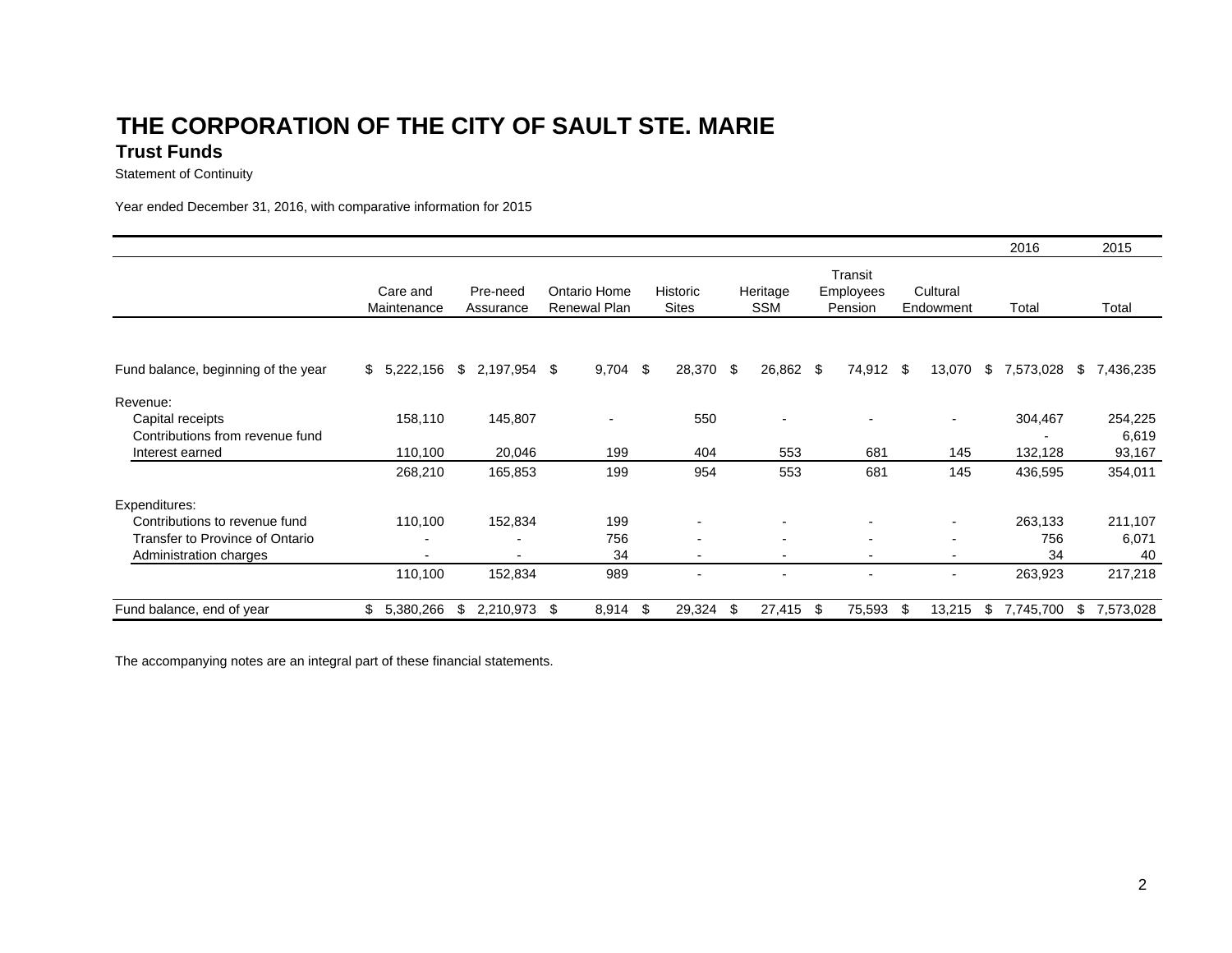# **THE CORPORATION OF THE CITY OF SAULT STE. MARIE Trust Funds**

Notes to Financial Statements

Year ended December 31, 2016

The Corporation of the City of Sault Ste. Marie Trust Funds (the "Trust") consist of various trust funds administered by the Corporation of the City of Sault Ste. Marie. The Funds are not subject to income taxes under Section 149(1) of the Income Tax Act (Canada).

#### **1. Summary of Significant Accounting Policies:**

These financial statements are prepared in accordance with Canadian Accounting Standards for Not-For-Profit Organizations in Part III of the Chartered Professional Accountants of Canada Handbook.

(a) Basis of accounting:

The financial statements are prepared by management and are reported on the accrual basis of accounting. The accrual basis of accounting recognizes revenues as they become available and measurable. Expenditures are recognized as they are incurred and measurable as a result of receipt of goods or services and the creation of a legal obligation to pay.

(b) Financial instruments:

Financial instruments are recorded at fair value on initial recognition. Freestanding derivative instruments that are not in a qualifying hedging relationship and equity instruments that are quoted in an active market are subsequently measured at fair value. All other financial instruments are subsequently recorded at cost or amortized cost, unless management has elected to carry the instruments at fair value. The Trust has not elected to carry any such financial instruments at fair value.

Transaction costs incurred on the acquisition of financial instruments measured subsequently at fair value are expensed as incurred. All other financial instruments are adjusted by transaction costs incurred on acquisition and financing costs, which are amortized using the effective interest rate method.

Financial assets are assessed for impairment on an annual basis at the end of the fiscal year if there are indicators of impairment. If there is an indicator or impairment, the Trust determines if there is a significant adverse change in the expected amount or timing of future cash flows from the financial asset. If there is a significant adverse change in the expected cash flows, the carrying value of the financial assets is reduced to the highest of the present value of the expected cash flows, the amount that could be realized from selling the financial asset or the amount the Trust expects to realize by exercising its right to any collateral. If events and circumstances reverse in a future period, an impairment loss will be reversed to the extent of the improvement, not exceeding the initial carrying value.